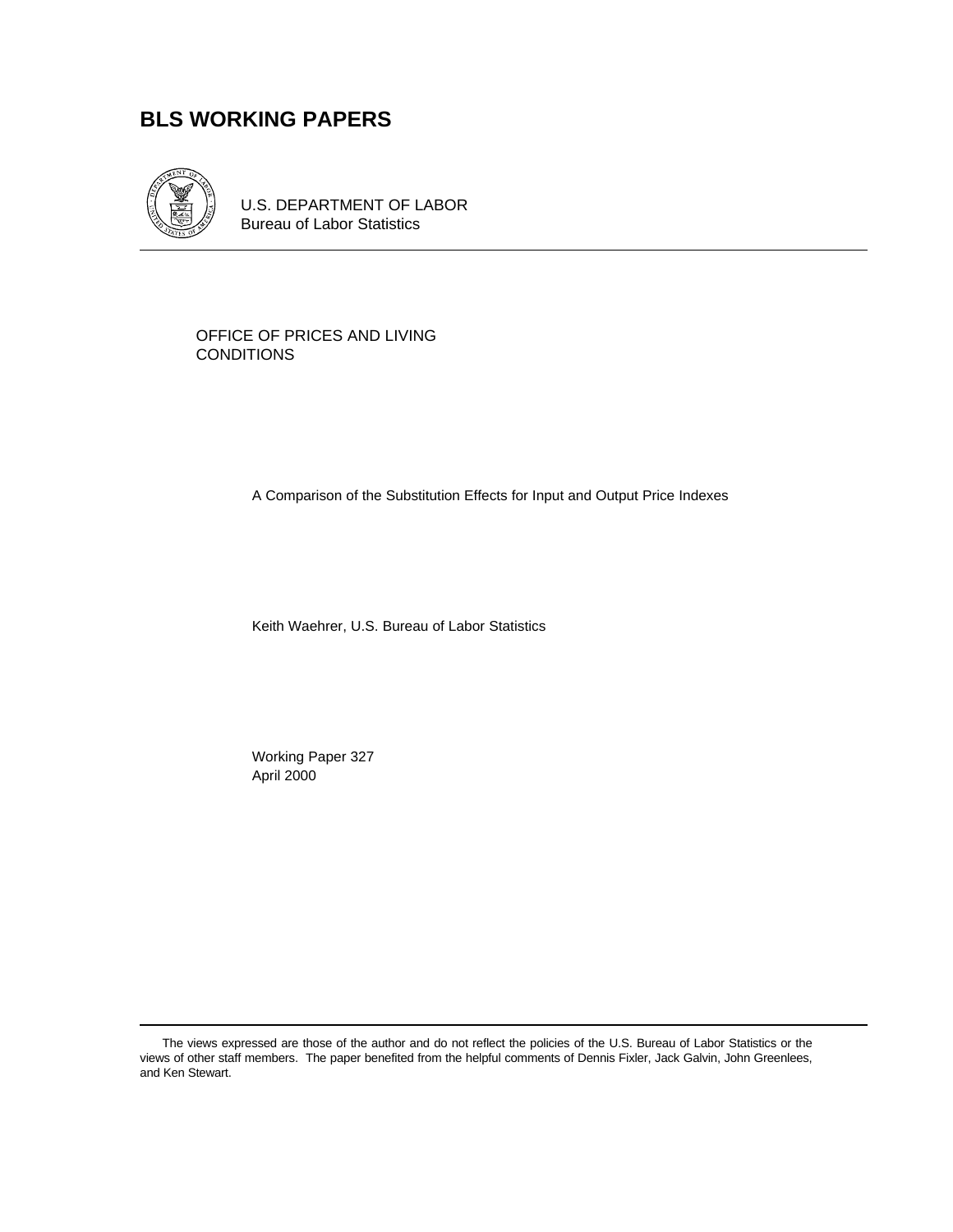## **A Comparison of the Substitution Effects for Input and Output Price Indexes**

KEITH WAEHRER\* *Division of Price and Index Number Research U.S. Bureau of Labor Statistics*

*Current Version*: February, 1999

### **ABSTRACT**

The substitution effect is different for output and input indexes like the consumer price index and the producer price index respectively. The conceptual index for both output and input indexes are defined and compared. Then the conceptual indexes are compared with some common index number formulas. Some results relating to which formulas are closer to the conceptual index are reviewed.

<sup>\*</sup> The paper benefited from the helpful comments of Dennis Fixler, Jack Galvin, John Greenlees, and Ken Stewart.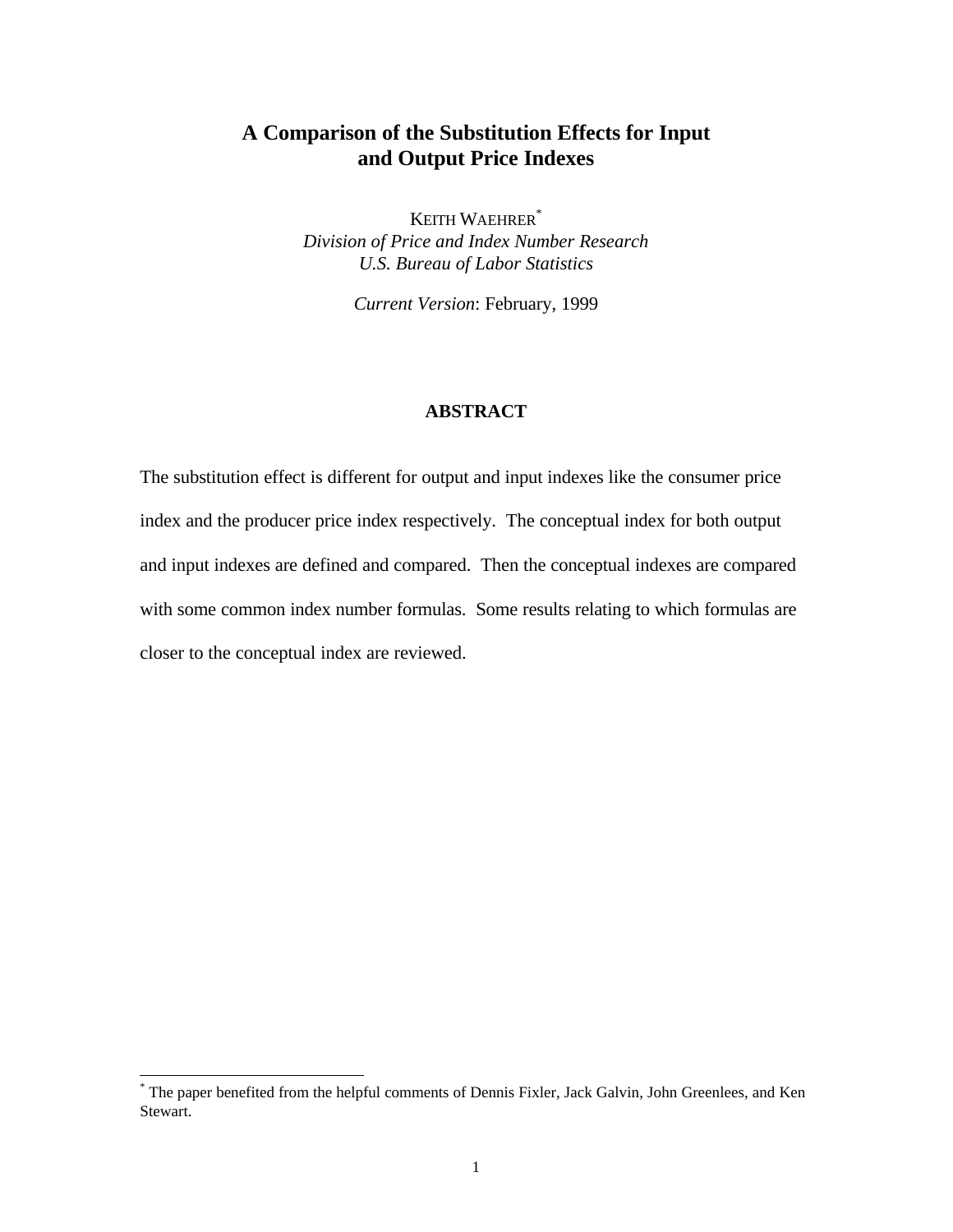## **A Comparison of the Substitution Effects for Input and Output Price Indexes**

The recent report to the Senate Finance Committee by the Advisory Committee on the Consumer Price Index highlighted a number of sources of bias in the CPI; one of these being substitution bias. While the Boskin Report only discusses the CPI, some have suggested that its recommendations may also apply to the producer price index. However, conceptual differences between CPI and PPI imply that substitution bias has different effects on the two indexes and, thus, will likely require different remedies.

In this paper I describe the conceptual target indexes for input and output price indexes.<sup>1</sup> Conceptually the CPI is an input index and the PPI is an output index. Once defined, it is straight forward to show that the Laspeyres is a lower bound on the conceptual output price index and an upper bound on the conceptual input price index. The geometric mean index has been proposed for use in the CPI, but a similar use in the PPI may be inappropriate. The geometric mean index is always lower than the Laspeyres. Hence, the Laspeyres must lie between the geometric mean and the conceptual output price index. Therefore, the Laspeyres is always closer to the conceptual target output price index than the geometric mean. I also give conditions that imply that the Laspeyres is a better estimate of the conceptual output price index than the Fisher Ideal index.

#### *Output Price Indexes:*

-

The important indexes produced as part of the PPI are net output indexes. Net output indexes are calculated for different industries. These indexes are used to deflate the value of goods and services produced by these industries in order to determine changes in real output. For instance, if the value of the output of the mining industry rises, the PPI net output index for mining is used to determine how much of that rise is due to an increase in the price of the goods produced by the mining industry and how much is due to an increase in production.

Conceptually output indexes depend on how one defines an increase or decrease in aggregate output. If each industry produced only one good, this problem has a straightforward solution. Suppose that the mining industry's only product is copper. Then clearly the mining industry's output increases if and only if the physical quantity of copper produced increases. However, an individual industry such as mining produces a

 $<sup>1</sup>$  The concept of an output price index has been well developed. Much of the analysis of this paper has</sup> been drawn from this literature. For example, see Robert Archibald (1975) "On the Theory of Industrial Price Measurement: Output Price Indexes," BLS Working Paper #44, W.E. Diewert (1983) "The Theory of the Output Price Index and the Measurement of Real Output Change," in *Price Level Measurement*, W.E. Diewert and C. Montmarquette (eds.), Ottawa: Statistics Canada, pp. 1049-1113, and Franklin M. Fisher and Karl Shell (1981) "Output Price Indices," BLS Working Paper #120.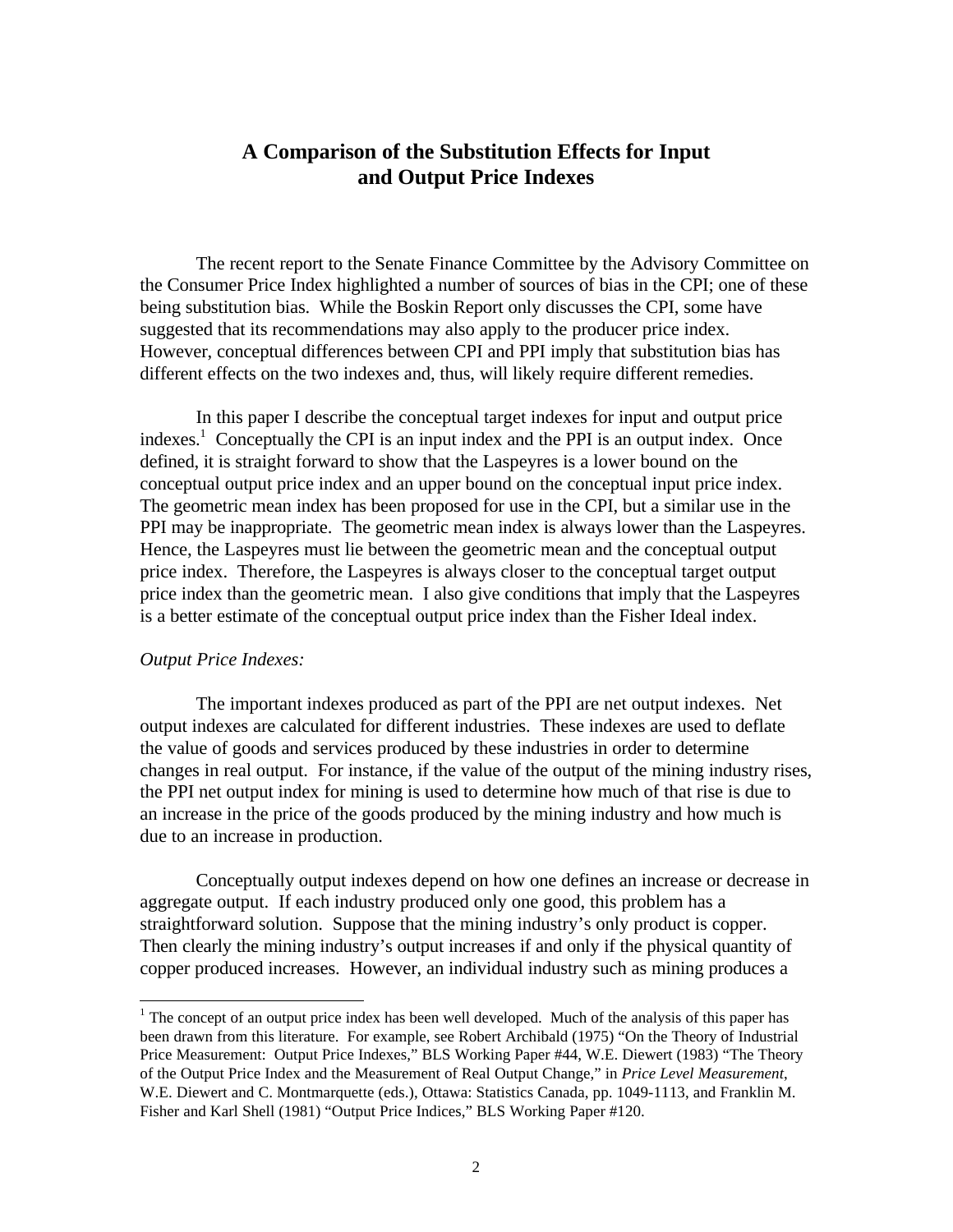whole array of products. Therefore, it is more difficult to define increases and decreases in aggregate output. While two output combinations may be different, they may be considered the same level of output in an aggregate sense. When an index is used as a deflator for aggregate output measures, whether intentionally or not, that index makes a particular assumption about which output combinations are taken as equivalent in terms of aggregate output.

Figure 1 diagramitically describes the difficulty when there are two goods produced. Suppose that the mining industry produces only copper and iron. Each point on the diagram represents a quantity of output for both iron and copper. It is clear that points *b* and *c* represent a higher level of output than point *a* and point *d* depicts a lower level of aggregate output than point *a*. More generally an output combination to the northeast of point *a* would depict more aggregate output and an output combination to the southwest of point *a* would represent less aggregate output. What is less clear is how point *e* should be compared to point *a*: more, less, or equal in aggregate output.





Economists have resolved this issue by making use of the concept of a production possibility frontier. A *production possibility set* is the set of all output combinations that can be produced from a particular set of inputs and a particular technology. A *production possibility frontier* (PPF) is the upper boundary of a production possibility set. Consider Figure 2. The area enclosed by the curved line and the axes is an example of a production possibility set. Since points *a*, *d*, and *e* are within the set, any of those combinations of copper and iron can be produced with the same set of inputs and technology. (A production possibilities set always includes its boundary.) Points *a* and *e* are on the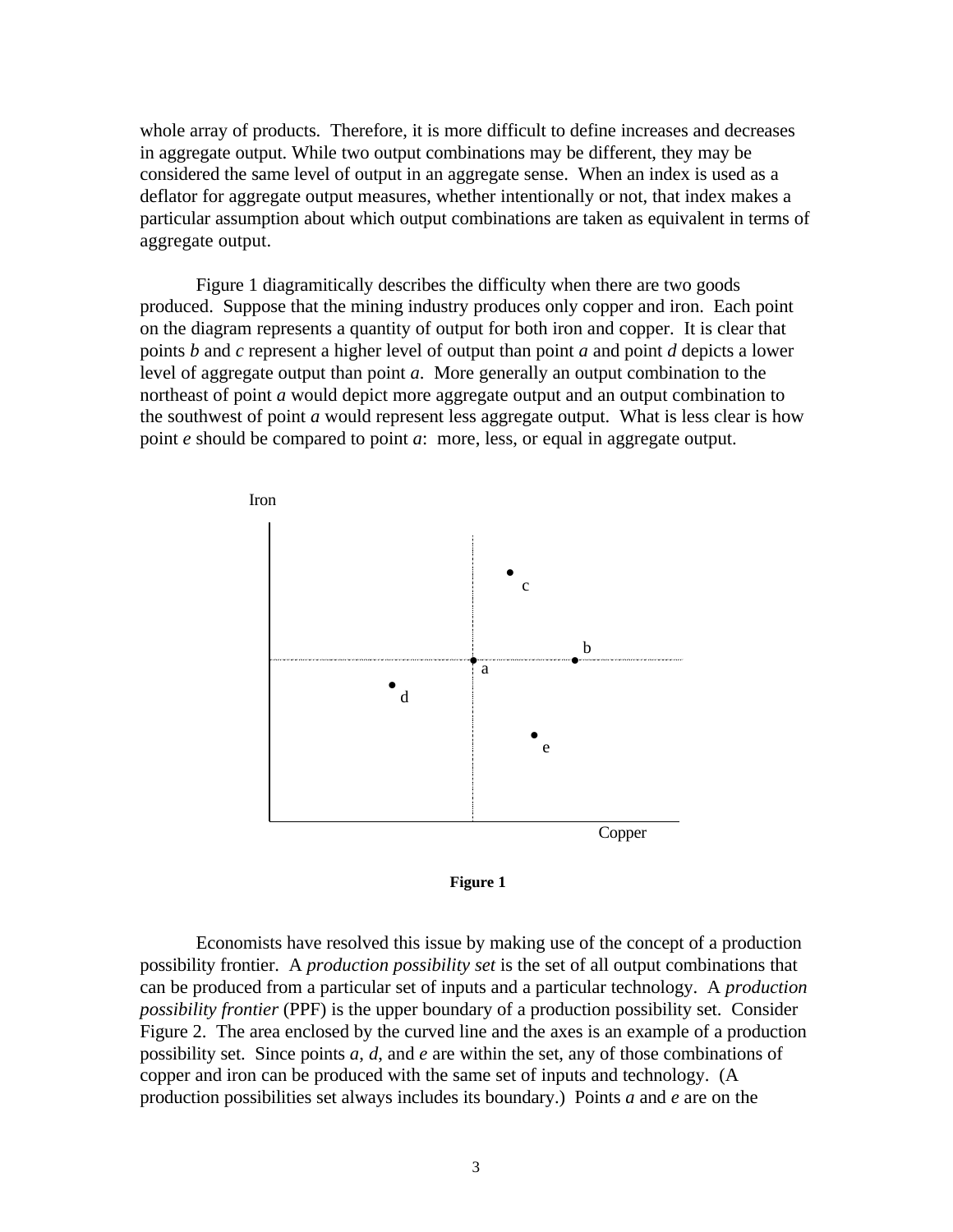boundary of the production possibility set and thus are on the production possibility frontier.

Once the production possibility frontier has been defined, it is easy to describe which output combinations constitute more, less, or the same level of aggregate output for the industry. Points on the same PPF as point *a* are considered the same level of aggregate output. Thus, while two output combinations may be different, they are said to represent the same level of aggregate output if they can be produced from the same initial set of inputs and technology. Output combinations above point *a*'s PPF are considered higher levels of aggregate output. And points below *a*'s PPF correspond to lower levels of aggregate output for this industry. Therefore, for the purpose of calculating an output price index, holding aggregate output constant can be thought of as staying on the same PPF.

The conceptual index underlying the PPI is the Fixed-input Output Price Index (FIOPI). Let  $p_{ib}$  and  $p_{ic}$  denote the price of good *i* in the base and current periods. Define  $q_{ib}$  and  $q_{ic}$  as the quantity produced of good *i* in the base and current periods. Then the FIOPI is defined as

$$
I_{o}(p_{b}, p_{c}, PPF) = \frac{\max_{q} \sum_{i} q_{i} p_{ic} |(q_{1}, ..., q_{n}) \in PPF}{\max_{q} \sum_{i} q_{i} p_{ib} |(q_{1}, ..., q_{n}) \in PPF}
$$

This notation requires some explanation. The FIOPI is the ratio of revenues: revenue in the current period divided by revenue in the base while staying on the same production possibility frontier. Recall that we defined holding aggregate output constant as staying on the same PPF or in other words holding inputs and technology constant. The numerator in the expression above is the maximum revenue that can be generated from output combinations on the production possibility frontier PPF when facing current period prices. The denominator of the expression is the maximum revenue that can be achieved from output combinations on the same production possibility frontier PPF when faced with base period prices.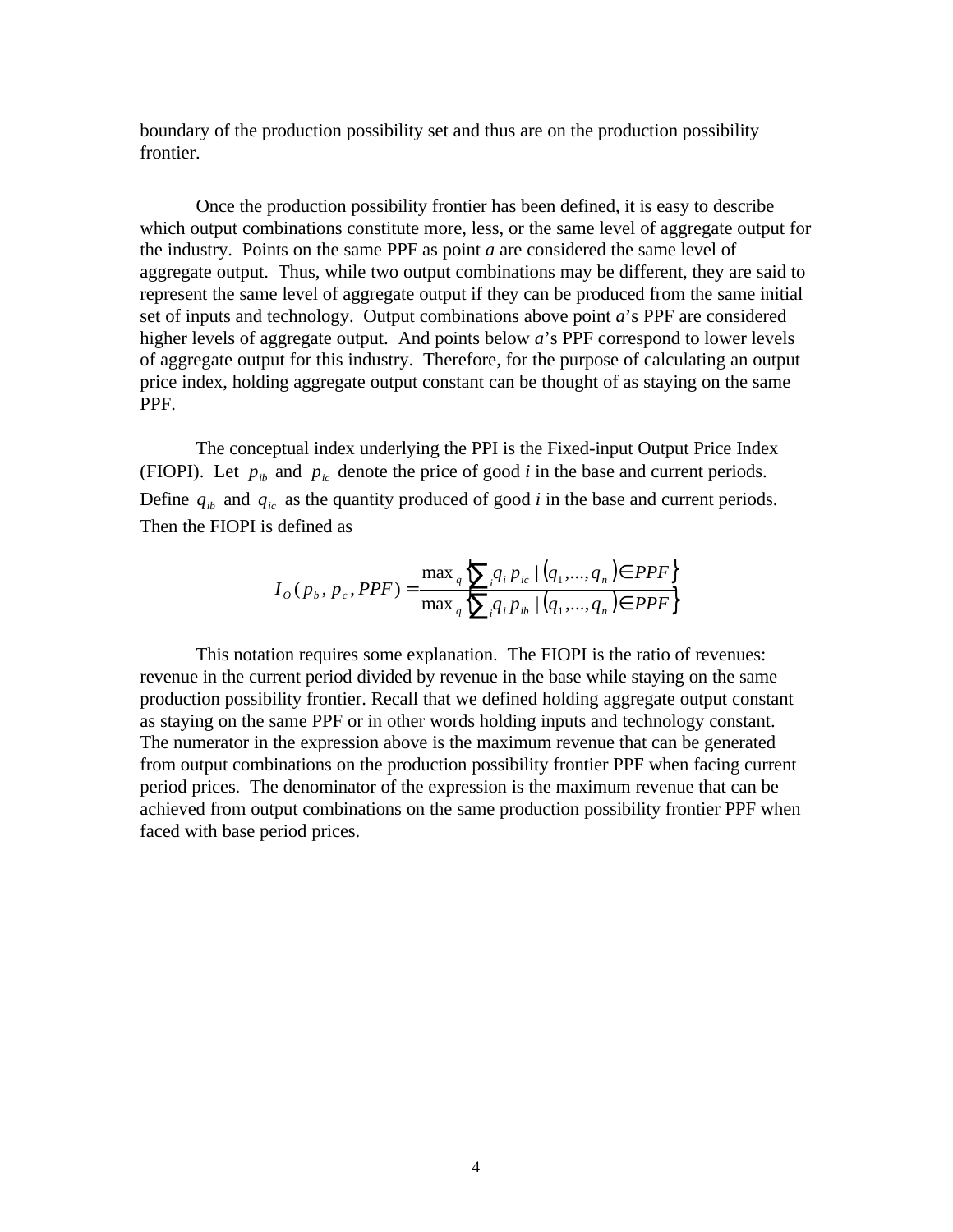



There are actually many possible production possibility frontiers that could be used in the calculation of output indexes. As a result of the inputs and technology in use at any given time, an industry faces a particular production possibility frontier. Over time the production possibility frontier faced by an industry changes due to changes in the inputs and technology used. In general, the choice of production possibility frontiers to use in the FIOPI formula has an impact on the resulting index. Therefore, it seems difficult to argue that the choice of production possibility frontier is completely arbitrary. Recall that the production possibility frontier is used in the FIOPI essentially defines the definition of aggregate output. Arguing that the choice of production possibility frontiers to use in a FIOPI is arbitrary implies that the definition of aggregate output and analogously the price index are to some extent arbitrary.

Two natural choices of production possibility frontier for use in the FIOPI are the production possibility frontiers in the base and current periods. The base period production possibility frontier *PPFb* is the boundary of the set of output combinations that could be produced by the same technology and inputs used to produce the base period outputs  $(q_{1b},..., q_{nb})$ . The current period production possibility frontier  $PPF_c$  is the boundary of the set of output combinations that could be produced by the same technology and inputs used to produce the current period outputs  $(q_{1c}, ..., q_{nc})$ . There is no reason to believe that *PPFb* and *PPFc* are the same or equivalent for the purposes of calculating a FIOPI. I say that  $PPF_b$  and  $PPF_c$  are equivalent for the purposes of calculating a FIOPI if  $I_o(p, p', PPF_b) = I_o(p, p', PPF_c)$  no matter what prices p and p' are plugged into the formula. $^{2}$ 

 $2^2$ Production possibility frontiers with this relationship has also been described as parallel. This property is also related to homothetic production possibility maps. A more detailed description of this property and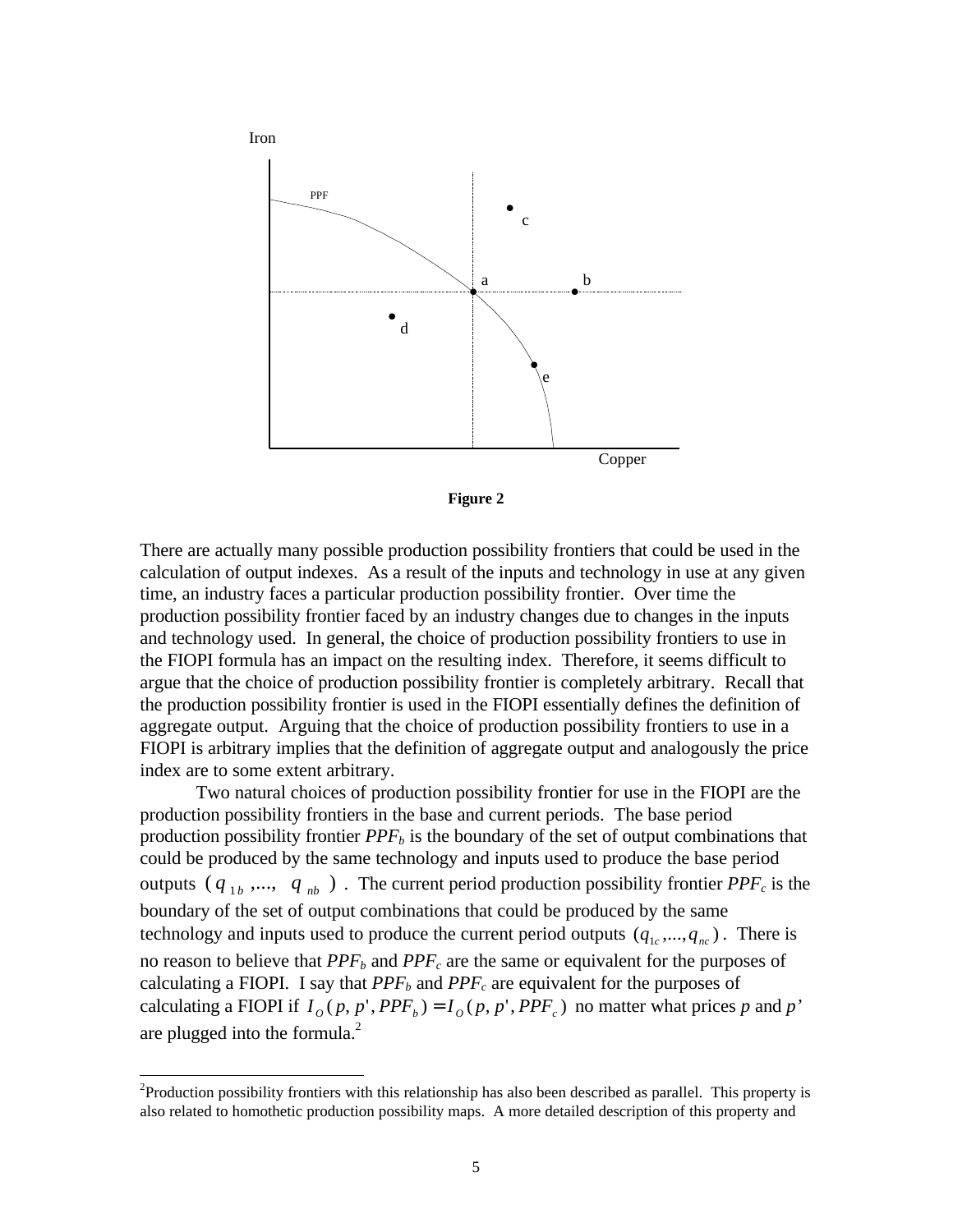There are a number of reasons for the differences between  $PPF_b$  and  $PPF_c$ . Over time advancing technology allows producers to produce the same level of output with fewer inputs. Industries may also adjust some of the inputs that are used. Between the base period and current period, the prices of the inputs used by the industry are likely to have changed. Such a change will most likely cause a change in the combination of inputs used by the industry and hence a change in the *PPF* associated with the two periods. Our use of a FIOPI does not require us to assume that the inputs and technology used in the actual economy remain fixed. However, the calculation of such an index requires us to calculate revenues as if the PPF stays the same while output prices change. (This is analogous to the calculation of a cost of living index where it is necessary to calculate a consumers cost as if they were kept on the same indifference curve.)

Having settled on either *PPFb* and *PPFc* as natural choices for inclusion in the FIOPI, let me define the following notation in order to simplify the expressions in this paper. First, I define what is referred to as the dot product.

$$
q \cdot p = \sum_{i=1}^n q_i p_i
$$

Define  $q_{xy}^{max}$  as the output combination that maximizes revenue when faced with period *x* prices while remaining on the PPF for period *y*. That is,

$$
q_{xy}^{\max} \cdot p_x = \max_{q} \left\{ \sum_{i} q_i p_{ix} \mid (q_1, ..., q_n) \in PPF_y \right\}.
$$

Therefore, the formula for the FIOPI can be written more compactly as

$$
I_o(p_b, p_c, PPF_b) = \frac{q_{cb}^{\max} \cdot p_c}{q_{bb}^{\max} \cdot p_b}
$$

$$
I_o(p_b, p_c, PPF_c) = \frac{q_{cc}^{\max} \cdot p_c}{q_{bc}^{\max} \cdot p_b}
$$

Under the assumption that utilized an industry's output combination is selected to maximize revenue conditional on the inputs and technology, we have

$$
q_b \cdot p_b = q_{bb}^{\max} \cdot p_b \, .
$$

Therefore, the expression for FIOPI using the base period PPF can be written as

its relation to homotheticity can be found in Franklin M. Fisher and Karl Shell, *Economic Analysis of Production Price Indexes* (Cambridge, Cambridge University Press, 1998).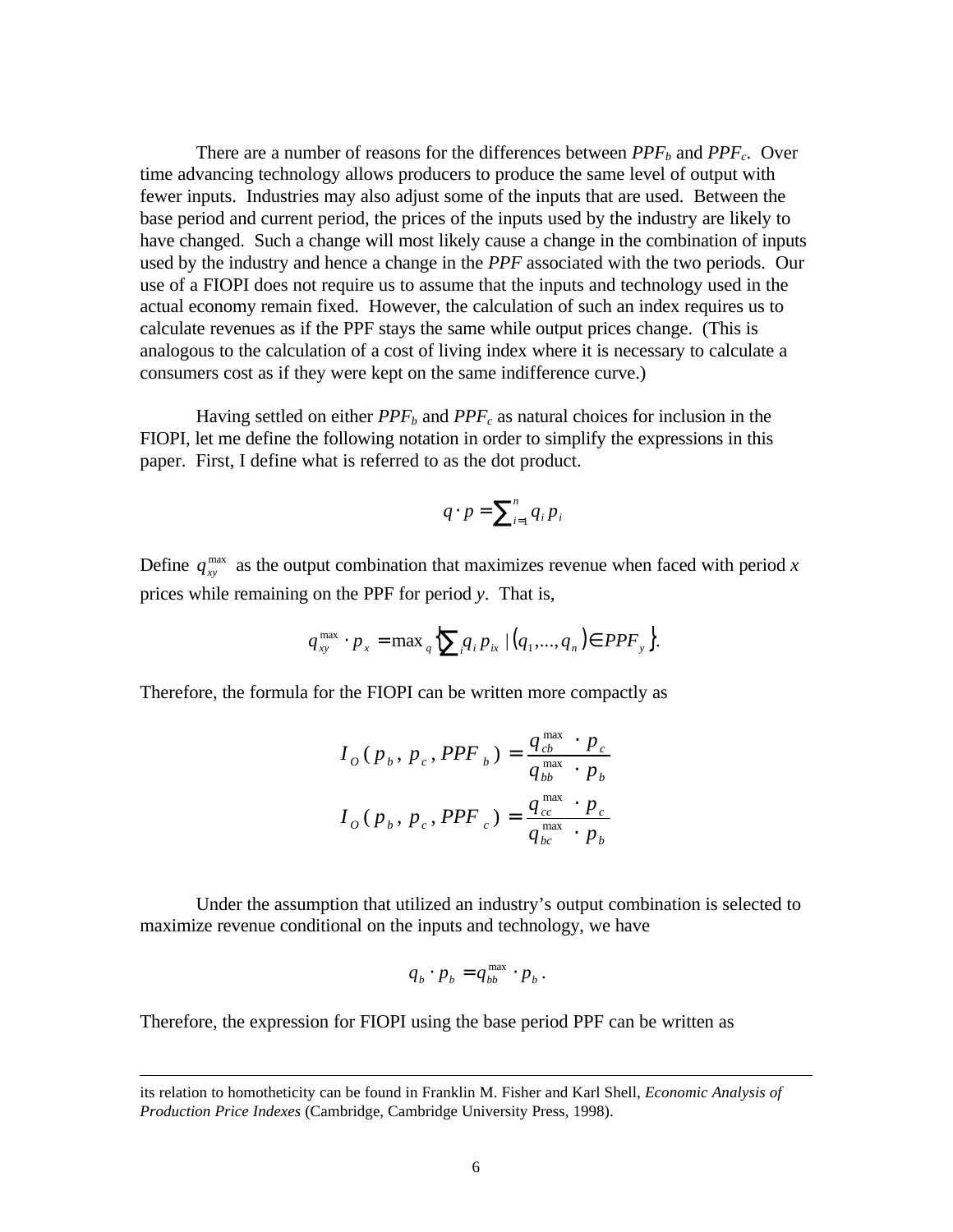$$
I_{o}(p_{b}, p_{c}, PPF_{b}) = \frac{q_{cb}^{\max} \cdot p_{c}}{q_{b} \cdot p_{b}}
$$

While calculating an exact FIOPI for an industry might be ideal, it is impractical since *PPF<sup>b</sup>* is not generally observable or known by statistical agencies, and thus, the actual calculation of  $q_{cb}^{\text{max}} \cdot p_c$  is impossible in the absence of strong assumptions. Being unable to construct an index over fixed inputs and technology, the BLS instead constructs an index based on fixed outputs. That is, the Bureau aims to calculate a Laspeyres index as an estimate of the conceptual target. The Laspeyres index is defined as

$$
I_L(p_b, p_c) = \frac{q_b \cdot p_c}{q_b \cdot p_b}
$$

However, notice that  $q_b \cdot p_c \leq q_{cb}^{\max} \cdot p_c$  since while  $q_b$  is on  $PPF_b$ , we would not necessarily expect  $q<sub>b</sub>$  to continue to be the revenue maximizing output combination when faced with current period prices. We would expect the industry to adjust its output combination to capture more revenue.

To fix ideas geometrically, consider Figure 3. Suppose that point *a* corresponds to the base period output combination. Assuming that this output combination maximizes the industry's revenue conditional on its inputs, there is a line  $R<sub>b</sub>$  that runs through point *a* and with slope equal to minus the price of copper divided by the price of iron in the base period. All of the output combinations on  $R<sub>b</sub>$  generate the same revenue as point *a* under base period prices. All output combinations above  $R_b$  generate more revenue than  $R_b$  and all output combinations below  $R_b$  generate less revenue than  $R_b$ . It is important to see that in terms of the notation defined above  $R_b = q_b \cdot p_b$ .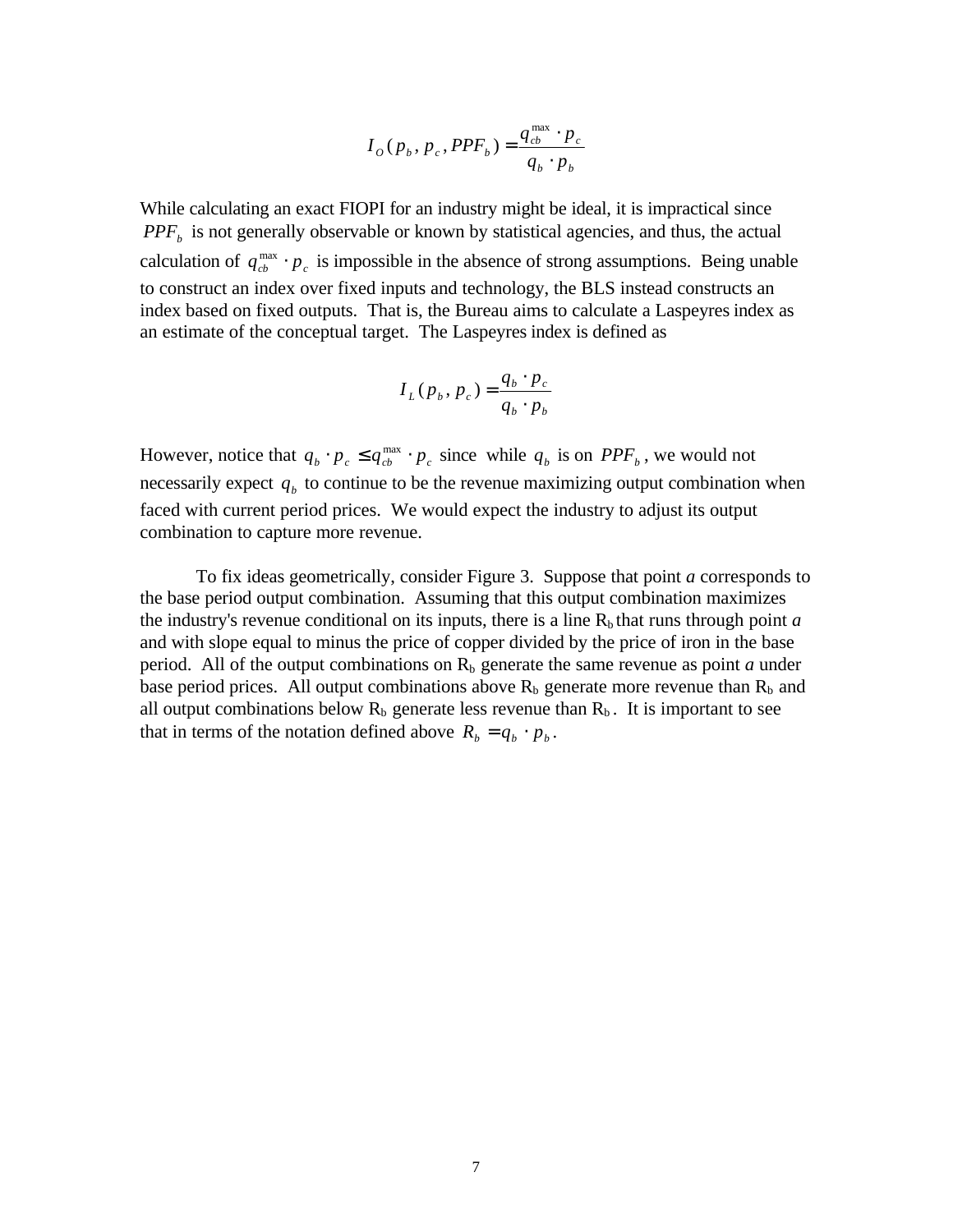



Now consider a price change that corresponds to a relative increase in the price of copper. If the industry does not change its output combination, then its new revenue will be  $R_f = q_b \cdot p_c$ . However, notice that the industry could earn higher revenue while still remaining on the base period production possibility frontier. Specifically, if the industry produced output combination *e*, it could earn higher revenue. That is,  $R_c = q_{cb}^{\text{max}} \cdot p_c \ge R_f$ . Notice that when the relative price of copper rises, in order to maximize revenue the industry should change its output combination to produce more copper and less iron. That is, substitute in the direction of the good whose relative price has risen.

It is now possible to define substitution bias for output indexes. The discussion above can be summarized by the following chain of inequalities.

$$
I_L(p_b, p_c) = \frac{R_f}{R_b} \le \frac{R_c}{R_b} = I_O(p_b, p_c, PPF_b) \text{ (since } R_f \le R_c)
$$

Therefore, assuming that industries maximize revenue conditional on the inputs it uses, the Laspeyres index is a lower bound on the FIOPI. The difference between  $I_L$  and  $I_O$  being the so called substitution bias. Hence, one would expect that a price index based on the Laspeyres concept to be on average below the conceptual fixed-input output price index.

It is also possible to relate the relative size of a Paasche to a FIOPI in a way similar to tat just presented. The Paasche index is defined as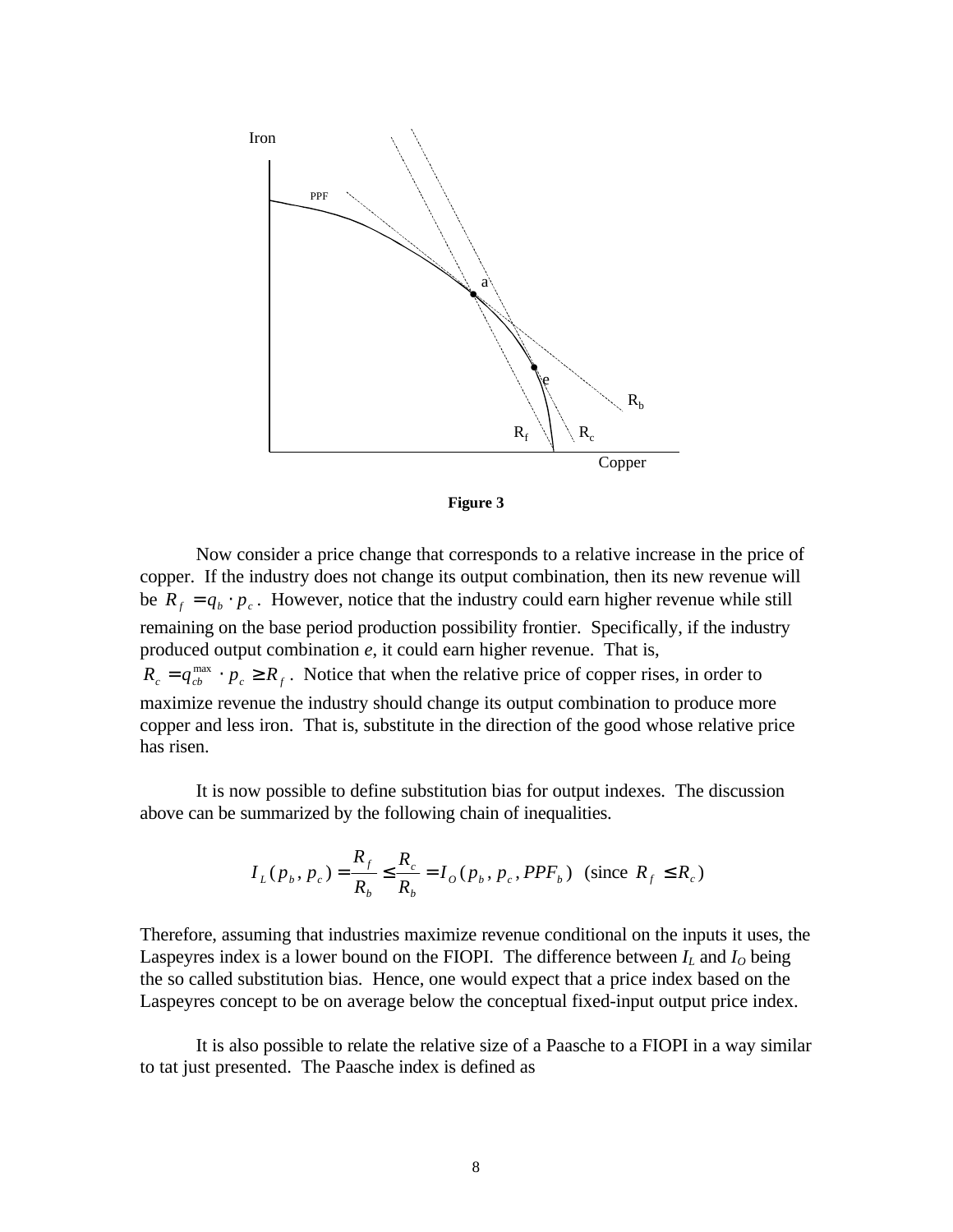$$
I_p(p_b, p_c) = \frac{q_c \cdot p_c}{q_c \cdot p_b}
$$

Assuming that firms seek to maximize revenue conditional on their input utilization notice that  $q_c \cdot p_b \leq q_{bc}^{\max} \cdot p_b$  which follows from the fact that the current period output combination is one of the feasible choices in  $PPF_c$  and  $q_{cc}^{max} \cdot p_c = q_c \cdot p_c$  which follows as long as an industry maximizes revenue subject to its inputs. Therefore,

$$
I_{P}(p_{b}, p_{c}) = \frac{q_{c} \cdot p_{c}}{q_{c} \cdot p_{b}} \ge \frac{q_{c} \cdot p_{c}}{q_{bc}^{\max} \cdot p_{b}} = I_{O}(p_{b}, p_{c}, PPF_{c}).
$$

To summarize what has been demonstrated thus far, we have

$$
I_p(p_b, p_c) \ge I_o(p_b, p_c, PPF_c)
$$
  

$$
I_o(p_b, p_c, PPF_b) \ge I_L(p_b, p_c)
$$

That is, the Paasche index is greater than a FIOPI based on the *current* period PPF, and the Laspeyres index is less than a FIOPI based on the *base* period PPF. What is not known is the relationship between  $I_o(p_b, p_c, PPF_c)$  and  $I_o(p_b, p_c, PPF_b)$ . If  $PPF_b$ and *PPF<sub>c</sub>* are "equivalent", then we have  $I_o(p_b, p_c, PPF_c) = I_o(p_b, p_c, PPF_b)$  and thus,  $I_P \geq I_L$ . However, as I have argued above there is no reason to believe that *PPF<sub>b</sub>* and *PPFc* are "equivalent". In fact, there is nothing in the theory that suggests that the Paasche should necessarily be greater than the Laspeyres.

Consider the following simple two product example. Suppose that each good is produced independently with different inputs and the goods' demands are independent. Let the market for good 1 remain unchanged between the base and current periods, but the price of an input used to produce good 2 rises in these periods. This change will cause the marginal cost of producing good 2 to rise and in a perfectly competitive equilibrium the output price of good 2 must also rise to equal the new marginal cost, decreasing the quantity demanded. Therefore, in this simple example we have  $q_{1b} = q_{1c}, p_{1b} = p_{1c}, q_{2b} >$  $q_{2c}$ , and  $p_{2b}$  <  $p_{2c}$ . It is not difficult to show that in such a simple case the Laspeyres will exceed the Paasche. In fact, in a companion paper, Galvin and Stewart find empirical evidence using PPI data that the Laspeyres index is greater in general than the Paasche index. $3$  A table from their analysis is reproduced below.

 $3J.$  Galvin and K. Stewart (1998) "Alternative Measures of Price Change for the U.S. Producer Price Index," mimeo, Bureau of Labor Statistics.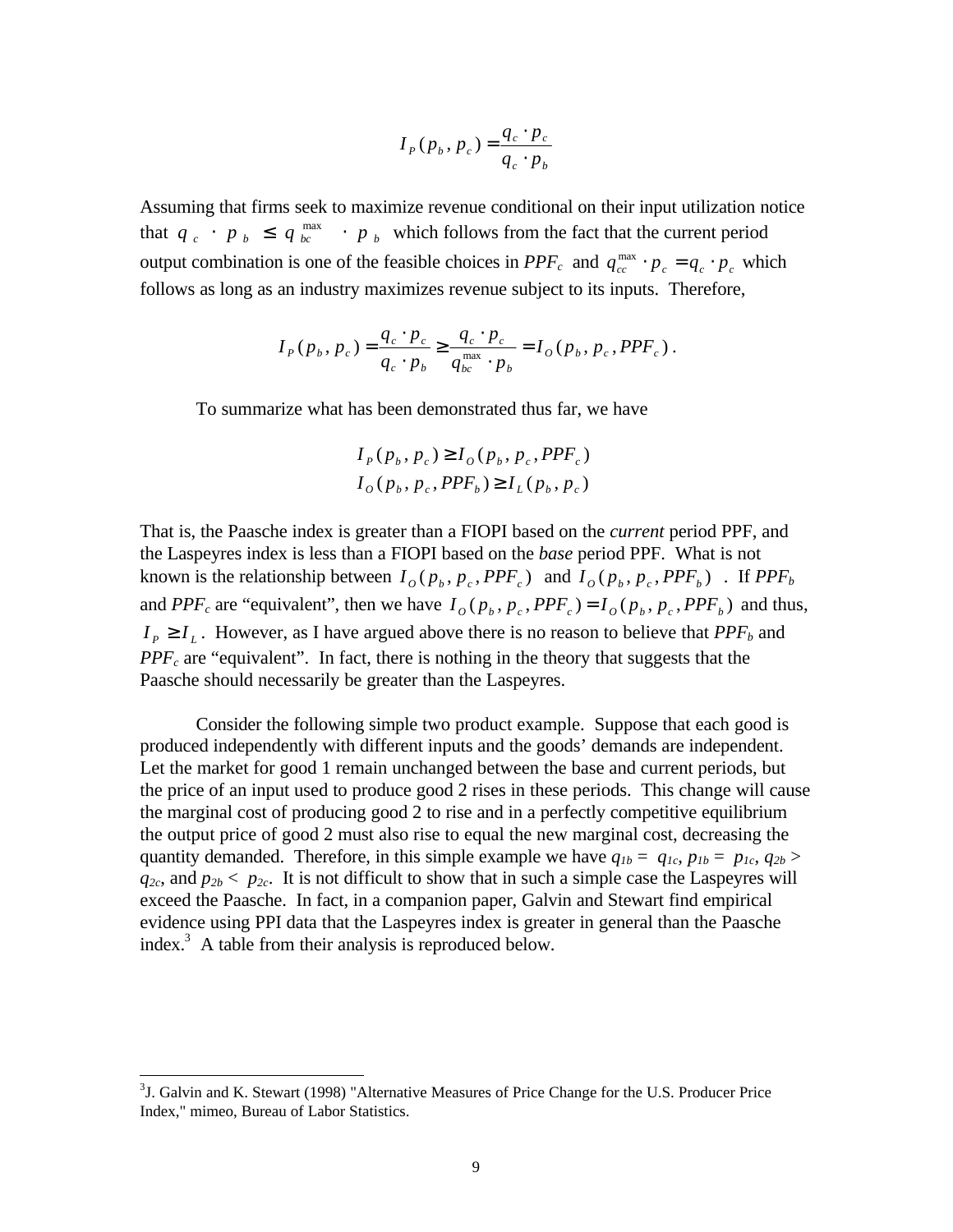| <b>Producer Price Index</b>                      | <b>Laspeyres</b> | <b>Paasche</b> | Difference,            |
|--------------------------------------------------|------------------|----------------|------------------------|
| <b>2-digit Product Group Category</b>            |                  |                | <b>Laspeyres minus</b> |
|                                                  |                  |                | Paasche                |
| Farm products (01)                               | 13.55            | 9.40           | 4.15                   |
| Processed foods and feeds (02)                   | 15.41            | 14.57          | 0.84                   |
| Textile products and apparel (03)                | 11.98            | 11.47          | 0.51                   |
| Hides, skins, leather, and related products (04) | 19.00            | 18.23          | 0.77                   |
| Fuels and related products and power (05)        | 7.40             | 7.36           | 0.04                   |
| Chemicals and allied products (06)               | 15.20            | 16.27          | $-1.07$                |
| Rubber and plastic products (07)                 | 10.28            | 10.20          | 0.08                   |
| Lumber and wood products (08)                    | 29.85            | 26.20          | 3.65                   |
| Pulp, paper, and allied products (09)            | 17.23            | 15.08          | 2.15                   |
| Metals and metal products (10)                   | 12.78            | 10.17          | 2.61                   |
| Machinery and equipment (11)                     | 12.26            | 9.86           | 2.40                   |
| Furniture and household durables (12)            | 10.77            | 9.91           | 0.86                   |
| Nonmetallic mineral products (13)                | 6.75             | 6.90           | $-0.15$                |
| Transportation equipment (14)                    | 15.13            | 14.38          | 0.75                   |
| Miscellaneous products (15)                      | 26.13            | 24.08          | 2.05                   |

# **Table 1. Laspeyres and Paasche PPIs for 2-digit product groups, total percentage change, 1987-92**

Reproduced from J. Galvin and K. Stewart (1998) "Alternative Measures of Price Change for the U.S. Producer Price Index," mimeo, Bureau of Labor Statistics.

While the calculation of a FIOPI requires the hypothetical output combination  $q_{cb}^{\text{max}}$ , its use does not necessarily imply that we expect supply conditions such as the quantity of inputs or technology to actually remain unchanged from period to period.

### *Input Price Indexes:*

For input price indexes like the CPI, the substitution bias works in the opposite direction. Consumers substitute away from goods whose relative price have risen, and a Laspeyres index is an upper bound of the "true" price index concept. The concept underlying input indexes like the CPI can be referred to as Fixed-output Input Price Index (FOIPI). Fixed-output Input Price Indexes are defined as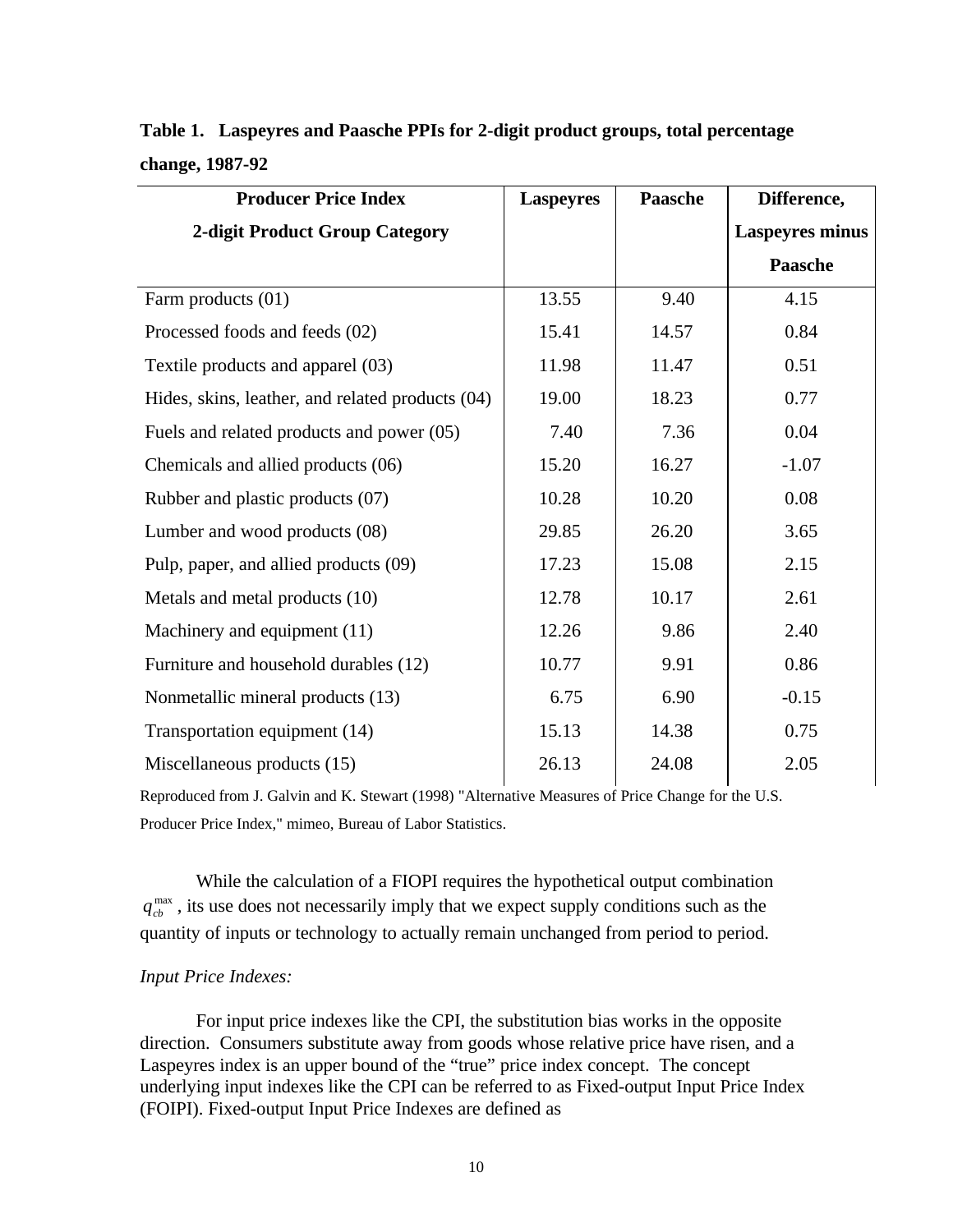$$
I_{I}(p_{b}, p_{c}, BF) = \frac{\min_{q} \left\{ \sum_{i} q_{i} p_{ic} \mid (q_{1}, ..., q_{n}) \in IO \right\}}{\min_{q} \left\{ \sum_{i} q_{i} p_{ib} \mid (q_{1}, ..., q_{n}) \in IO \right\}}
$$

where IO is an iso-output curve denoting the input combinations that produce a given output combination while utilizing a particular level of technology. The iso-output curve would be exactly analogous to an indifference curve in the theory of cost of living indexes. Therefore, the following analysis also applies to cost of living indexes.

The iso-output curve is represented graphically in Figure 4. In the diagram input combinations *a* and *e* can produce the same output combination. Combinations *b* and *c* can produce more output than combination *a,* and combination *d* cannot produce as much as input combination *a*.

It is now possible to interpret the expression for Fixed-Output Input Price Index. The numerator is the least cost way of reaching a certain output combination given the prices in the current period, and the denominator is the least cost way of producing the same output combination given the prices in the base period.

Let  $q_{xy}^{\min}$  denote the input combination that minimizes the cost of producing the same output as in period *y* while facing the prices from period *x*. That is,

$$
q_{xy}^{\min} \cdot p_x = \min_{q} \left\{ \sum_{i} q_i p_{ix} \mid (q_1, ..., q_n) \in IO_y \right\}
$$



**Figure 4**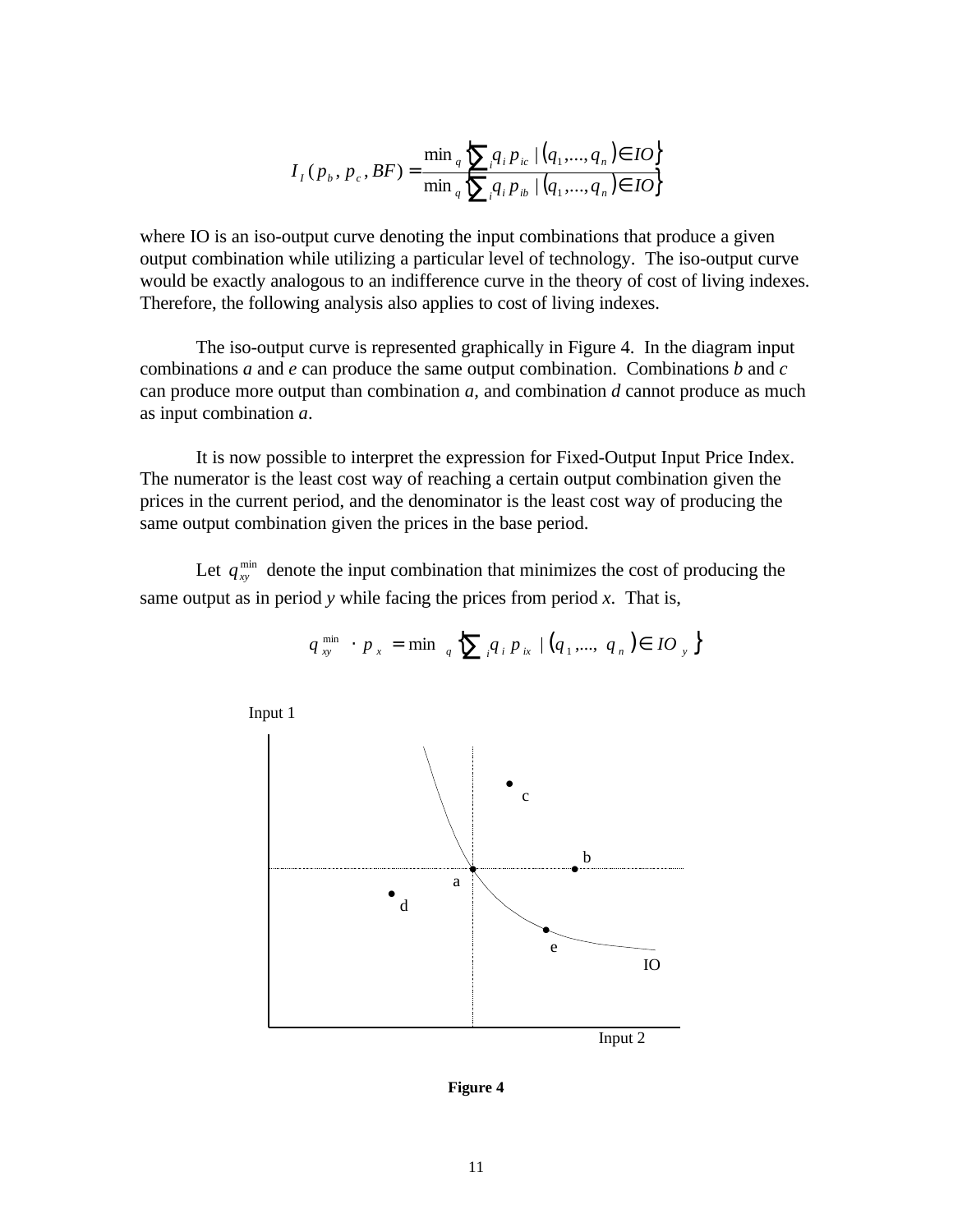Let  $IO_b$  and  $IO_c$  denote the iso-output curves associated with the output combinations in the base and current periods. Assuming that producers attempt to achieve a particular output combination at minimum cost, we have

$$
q_b \cdot p_b = q_{bb}^{\min} \cdot p_b
$$
  
\n
$$
q_b \cdot p_c \ge q_{cb}^{\min} \cdot p_c
$$
  
\n
$$
q_c \cdot p_b \ge q_{bc}^{\min} \cdot p_b
$$
  
\n
$$
q_c \cdot p_c = q_{cc}^{\min} \cdot p_c
$$

The explanations for these equalities and inequalities is similar to the arguments presented in the previous section on output price indexes. If behavior is optimal, then the input combination selected in the base period will be the least cost way of producing the base output combination, and similarly, the input combination selected in the current period will be the least cost way of producing the current period output combination. The inequalities follow from the facts that the base and current period input combinations can produce the base and current period output combinations respectively, but they do not necessarily produce those output combinations at least cost when faced with different prices.

A graphic representation of these facts is straightforward to derive using consumer theory. Consider Figure 5. Let the straight line labeled  $C<sub>b</sub>$  represents the set of input combinations that cost the consumer the same amount of money as the base period input combination point *a* when facing base period prices. That is,  $C_b = q_b \cdot p_b$ .

Suppose that between the base period and the current period the relative price of input 1 rises. Let  $C_c$  denote the set of input combinations that cost the consumer the same amount of money as the base period input combination under the current period prices. Notice that it is possible to find a different input combination that produces the same output combinations at a lower cost. That is, input combination *e* represents the input combination on  $IO<sub>b</sub>$  that costs the least. Therefore, we have

$$
C'_{c} = q_{b} \cdot p_{c} \geq q_{cb}^{\min} \cdot p_{c} = C_{c}
$$

Notice that when the price of input 1 rises the consumer wishes to substitute some of input 1 for input 2, effectively substituting away from the more expensive good.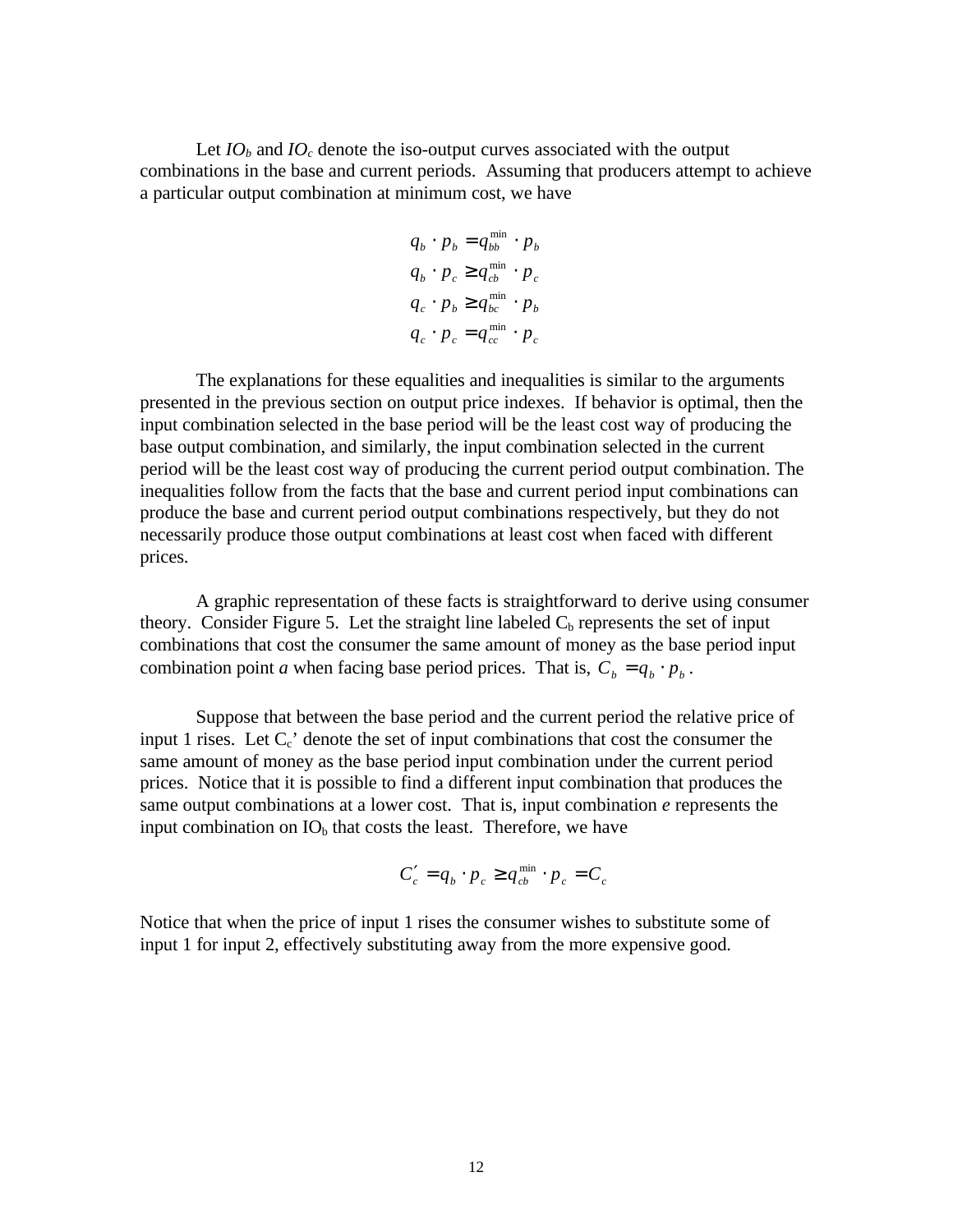



By making use of the expressions above we can establish the following relationships between the Laspeyres, Paasche, and FOIPI.

> $(p_b, p_c, q_b) = \frac{q_b + p_c}{r} \ge \frac{q_{cb} + p_c}{r} = I_I(p_b, p_c, IO_b)$ min  $I \backslash P_b$ ,  $P_c$ ,  $I \cup b$ *b b*  $cb$   $P_c$ *b b b c*  $L(p_b, p_c, q_b) = \frac{q_b \cdot p_c}{p_c} \ge \frac{q_{cb} \cdot p_c}{p_c} = I_l(p_b, p_c, IO)$  $q_b \cdot p$  $q_{ch}^{\min} \cdot p$  $q_b \cdot p$  $q_{L}(p_{b}, p_{c}, q_{b}) = \frac{q_{b} \cdot p_{c}}{2} \geq \frac{q_{cb}^{\min} \cdot p_{c}}{2} =$ ⋅ ⋅ ≥ ⋅ ⋅ =  $(p_b, p_c, IO_c) = \frac{q_c \cdot p_c}{q_{bc}^{\min} \cdot p_b} \geq \frac{q_c \cdot p_c}{q_c \cdot p_b} = I_L(p_b, p_c, q_c)$ *c c c c*  $I_I(p_b, p_c, IO_c) = \frac{q_c \cdot p_c}{\min} \ge \frac{q_c \cdot p_c}{\min} = I_L(p_b, p_c, q_c)$  $q_c \cdot p$  $q_c \cdot p$  $q_{bc}^{\min} \cdot p$  $I_i(p_b, p_c, IO_c) = \frac{q_c \cdot p_c}{m_e} \ge \frac{q_c \cdot p_c}{q_c} =$ ⋅ ⋅ ≥ ⋅ ⋅ =

The Laspeyres is necessarily larger than the FOIPI when the base period iso-output curve is used, and similarly the Paasche is necessarily smaller than the FOIPI when the current period iso-output curve is used. However, as in the theory of output indexes, there is nothing in the arguments made thus far that allows us to draw any conclusion regarding the relative sizes of  $I_I(p_b, p_c, IO_b)$  and  $I_I(p_b, p_c, IO_c)$ .

*bc*  $\cdot$   $\mu_b$ 

Taking  $I_I(p_b, p_c, IO_b)$  as the conceptual target, the Laspeyres index must over estimate the target input index because it does not take into account that the consumer/producer will reoptimize the input combination in response to the change in prices. Since in the case of input price indexes, the consumer wishes to minimize its cost of achieving a certain level of utility the Laspeyres which does not account for this reaction over estimates the effect of the price increase.

*Using Fisher and Geometric Means Indexes for Input and Output Price Indexes:*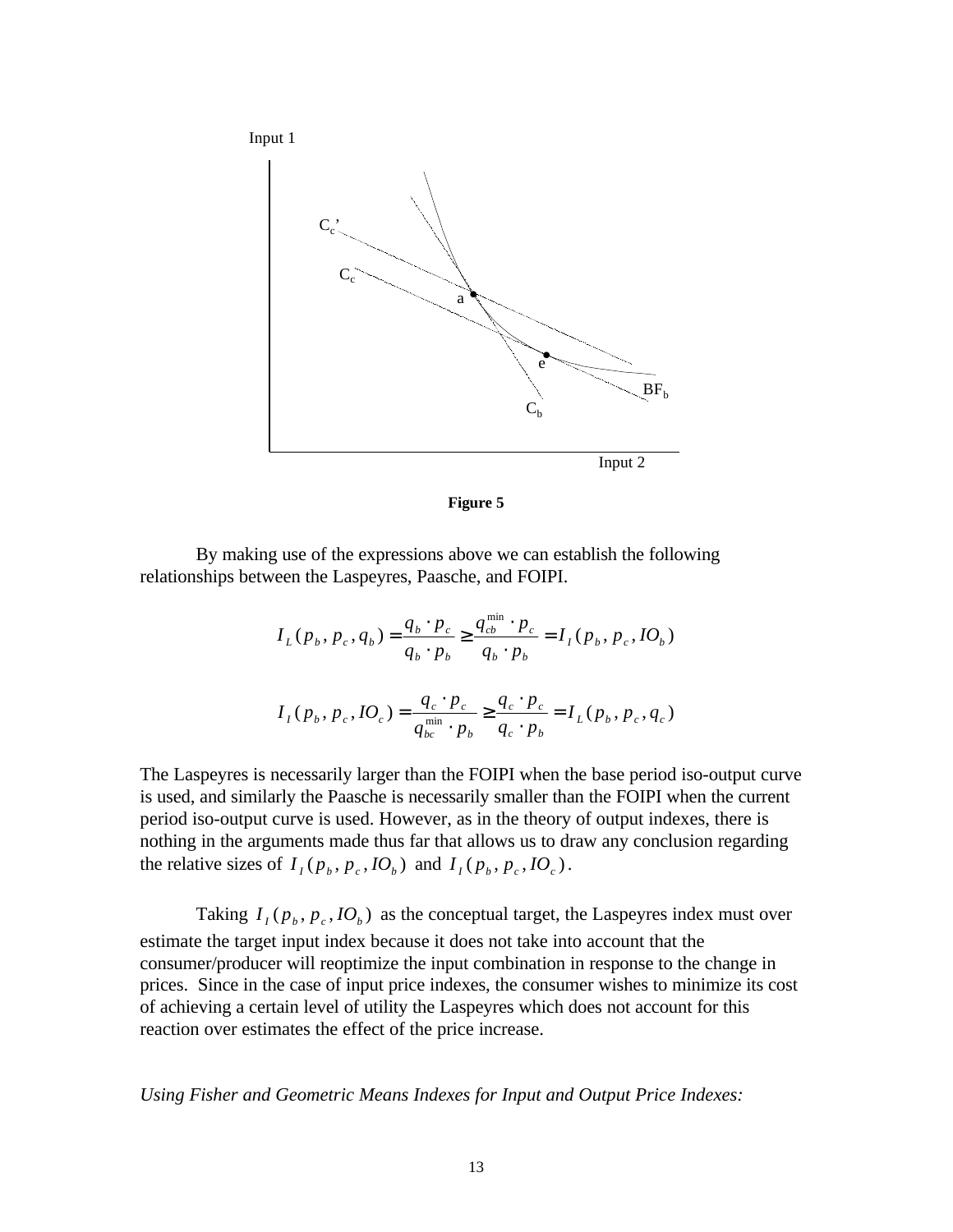The actual calculation of price indexes is usually limited to formulas that only require observed price and quantity data. In general this limitation makes the calculation of FIOPI and FOIPI impossible since each would require hypothetical data. That is, the numerator of the FIOPI using a base period production possibility frontier is the maximum revenue that can be achieved under current period prices while remaining on the base period PPF. Such a revenue calculation is purely hypothetical since the actual revenue observed in the current period is likely to be associated with a PPF other than the base period PPF. A similar problem arises in the case of input price indexes.

Various strategies have been proposed to circumvent these difficulties. I consider two here: the Fisher index that requires prices and quantities from both periods and the geometric mean index that requires prices from both periods and quantities only from the base period. They are defined as follows.

$$
I_{F}(p_{b}, p_{c}) = \left(\frac{\sum_{i} q_{ib} p_{ic}}{\sum_{i} q_{ib} p_{ib}} \frac{\sum_{i} q_{ic} p_{ic}}{\sum_{i} q_{ic} p_{ib}}\right)^{1/2}
$$

$$
I_{G}(p_{b}, p_{c}) = \prod_{i} (p_{ic} / p_{ib})^{q_{ib} p_{ib} / \sum_{j} q_{jb} p_{jb}}
$$

Notice that the Fisher index,  $I_F$ , is equal to the geometric average of the Laspeyres and the Paasche indexes. Therefore, mathematically the Fisher must lie between the Laspeyres and Paasche indexes. It is straight forward prove that the geometric mean index must never be larger than the Laspeyres index. Note that,

$$
\ln I_G(p_b, p_c) = \sum_{i} \frac{q_{ib} p_{ib}}{\sum_j q_{jb} p_{jb}} \ln \left( \frac{p_{ic}}{p_{ib}} \right)
$$
  
\n
$$
\leq \ln \sum_{i} \frac{q_{ib} p_{ib}}{\sum_j q_{jb} p_{jb}} \left( \frac{p_{ic}}{p_{ib}} \right)
$$
  
\n
$$
= \ln I_L(p_b, p_c, q_c)
$$

The inequality in the expression above follows from Jensen's inequality.<sup>4</sup> Thus,  $I_G(p_b, p_c) \leq I_L(p_b, p_c)$  since for any  $x, y > 0$ , ln  $x \leq \ln y$  implies  $x \leq y$ .

The Fisher index has a number of properties that make it attractive as an index number. The property most relevant for the discussion here is its status as a superlative index. The Fisher index is equal to the conceptual index when the production function takes the form of a generalized quadratic function. It has also been shown that under more general conditions the Fisher index closely tracks the conceptual index bases on a PPF that is an "average" of *PPFb* and *PPFc* .

 $\overline{a}$ 

<sup>&</sup>lt;sup>4</sup> For a discription of Jensen's inequality see for example William Noveshek, Mathematics for Economists (San Diego, Academic Press, 1993).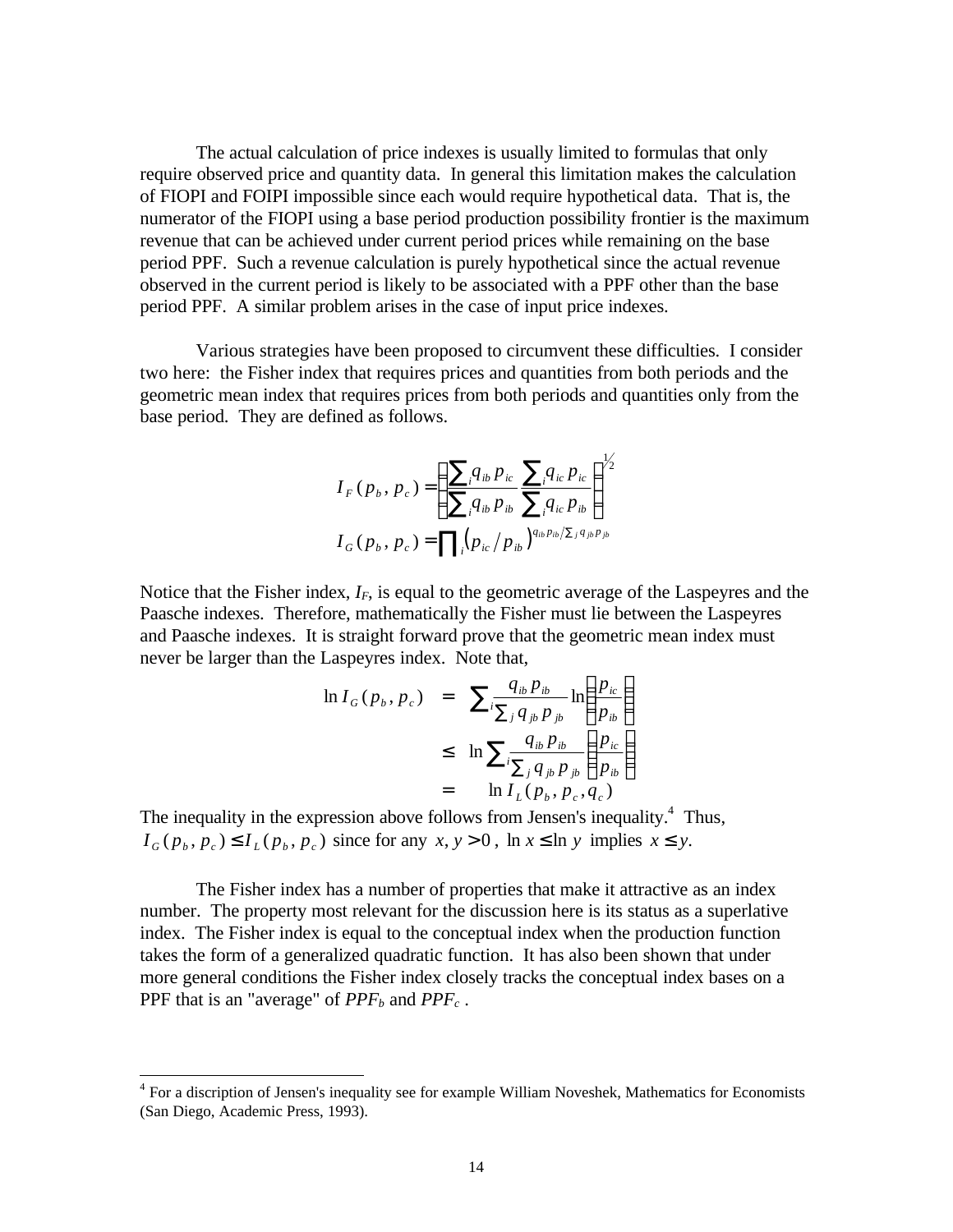Before the Fisher and geometric mean indexes can be evaluated as possible input or output price indexes it is important to settle on the conceptual target for each. I argue in the sections above that the conceptual output and input price indexes are the FIOPI and the FOIPI respectively. However, it remains to be determined what production possibility frontier and iso-output curve to use as a basis in each of the formula. As I argue above, natural choices appear to be the base or current period production possibility frontiers, *PPF*<sub>*b*</sub> or *PPF*<sub>*c*</sub> and the base or current period iso-output curves,  $IO_b$  or  $IO_c$ . Its seems natural to fix the PPF and IO in the base period. Therefore, for the purpose of discussion I settle on  $I_o(p_b, p_c, PPF_b)$  and  $I_I(p_b, p_c, IO_b)$  as the conceptual targets for output and input price indexes.

First consider the case of the geometric mean. If it can be shown that the Laspeyres always falls between the geometric mean and the target index, then it must be the case that the Laspeyres index is closer to the target than the geometric mean index. That is, the difference between the geometric mean and the target index must be larger than the difference between the Laspeyres and the target. Notice this relationship always holds for output indexes. We have shown

$$
I_{G}(p_{b}, p_{c}) \leq I_{L}(p_{b}, p_{c}) \leq I_{O}(p_{b}, p_{c}, PPF_{b})
$$

Hence, for the case of output indexes, the geometric mean must be farther from the target index than the Laspeyres. Therefore, using closeness to the target index as the sole criteria in judging an index formula, the Laspeyres is a better formula than the geometric mean for output indexes. Intuitively, the geometric mean implies that firms would decrease their production of products whose relative price increases when its inputs stay the same. This is clearly not consistent with the hypothesis that firm maximize revenue conditional in their inputs.

The same is not true for input indexes. Recall that we have shown that

$$
I_{I}(p_{b}, p_{c}, IO_{b}) \leq I_{L}(p_{b}, p_{c});
$$

the relative quantities of the geometric mean and the target input price index cannot be definitively established without further assumptions. Therefore, it cannot be the case that the Laspeyres falls between the target input index and the geometric mean. However, with the assumptions made thus far, the geometric mean is not necessarily closer to the target index than the Laspeyres.

Now let us consider the case of the Fisher index. As stated above, the Fisher index will always fall between the Paasche and Laspeyres indexes. Therefore, just as we did in the case of the geometric mean, we can establish definitively that the Laspeyres is closer to the target index than the Fisher if the Paasche is less than the Laspeyres for output indexes and if the Paasche is greater than the Laspeyres for input indexes. That is,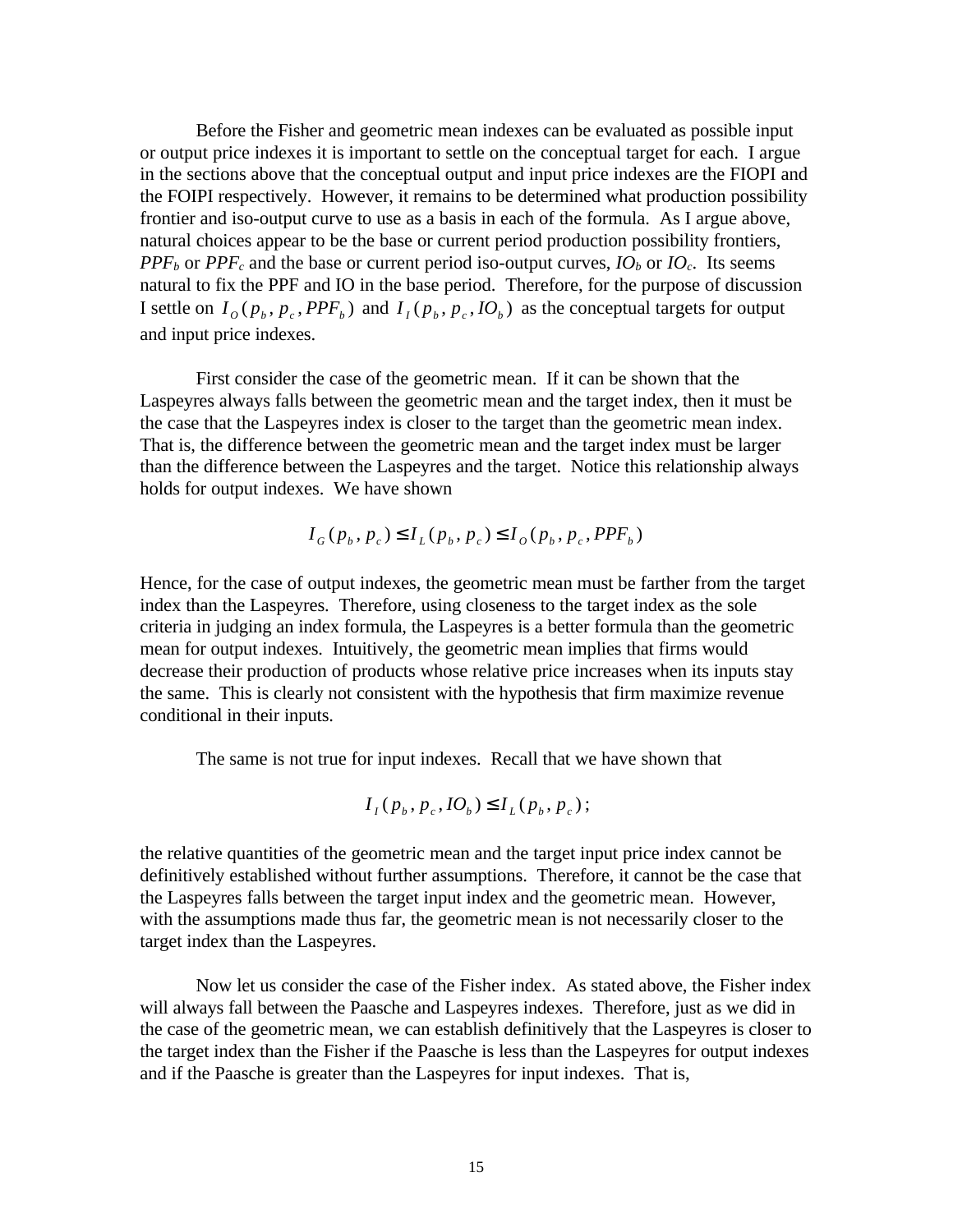$$
I_{P}(p_{b}, p_{c}) \leq I_{L}(p_{b}, p_{c}) \Rightarrow I_{F}(p_{b}, p_{c}) \leq I_{L}(p_{b}, p_{c}) \leq I_{O}(p_{b}, p_{c}, PPF_{b})
$$
  
and  

$$
I_{L}(p_{b}, p_{c}) \leq I_{P}(p_{b}, p_{c}) \Rightarrow I_{I}(p_{b}, p_{c}, IQ_{b}) \leq I_{L}(p_{b}, p_{c}) \leq I_{F}(p_{b}, p_{c}).
$$

It is possible to make additional assumptions that make the Fisher index closely approximate the target index. One such assumption is that the production possibility frontiers or the iso-output curves are parallel (also know as the homothetic case). When production possibility frontiers are parallel, it must be the case that

$$
I_L(p_b, p_c) \le I_O(p_b, p_c, PPF_b) = I_O(p_b, p_c, PPF_c) \le I_P(p_b, p_c).
$$

Therefore, anytime  $I_L(p_b, p_c) > I_P(p_b, p_c)$ , the production possibility frontiers cannot be parallel.

In fact, Galvin and Stewart, in their paper (see Table 1), provide empirical evidence that for PPI data the Laspeyres is often larger than the Paasche index. In such cases the Laspeyres index will actually be closer to a FIOPI based on the base period PPF than a Fisher index. However, basing the FIOPI on an "average" of base period and current period PPFs will imply that Fisher index is a better estimate than the Laspeyres.

#### *Summary*:

The theory of input and output price indexes indicate that substitution effects in the two are fundamentally different. For input price indexes like the CPI, consumers would like to consume less of goods whose relative price increases. For output price indexes like the PPI, the theory indicates the firms would want to produce a larger quantity of those goods whose relative price increases. Hence, the two substitution effects are in fact in opposite direction.

The conceptual input and output price indexes require hypothetical calculations that are often impractical to perform. Therefore, other index formulas are used in their place. If an index formula is to be judged by its proximity to the conceptual target, then regardless of the assumptions made the geometric mean index is never a better candidate output index than the Laspeyres index. On the other hand, under certain assumptions the geometric mean index is exactly equal to the conceptual input price index. Therefore, while the geometric mean index may be appropriate for the CPI, it is not likely to be appropriate for implementation in the PPI.

The Fisher index will definitely be farther from the conceptual output price index than the Laspeyres index when the Laspeyres index is larger than the Paasche. While for input price indexes, the Fisher is a worse approximation of the conceptual input price index than the Laspeyres when the Laspeyres is less than the Paasche.